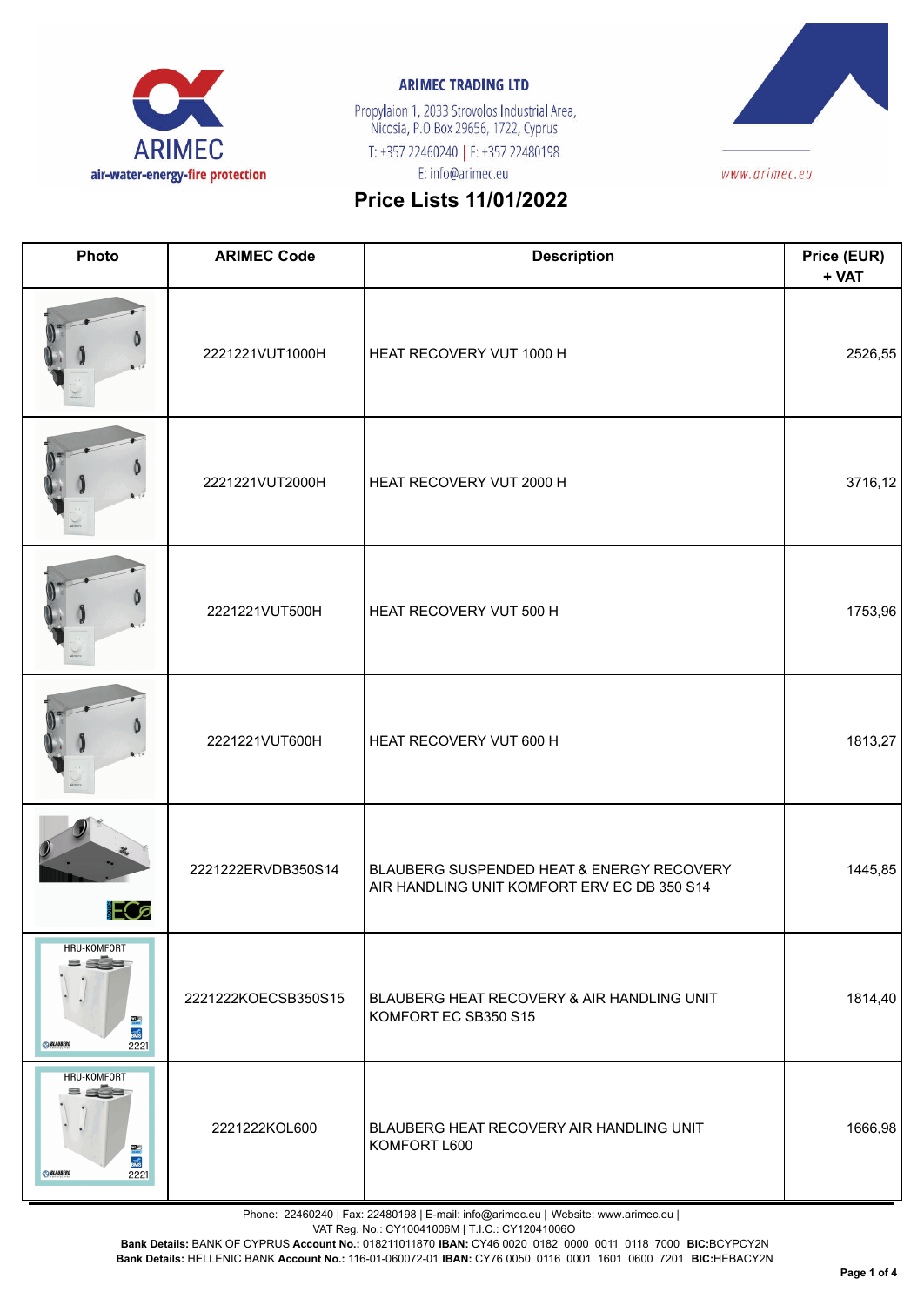

Propylaion 1, 2033 Strovolos Industrial Area,<br>Nicosia, P.O.Box 29656, 1722, Cyprus T: +357 22460240 | F: +357 22480198 E: info@arimec.eu



# **Price Lists 11/01/2022**

| Photo                                              | <b>ARIMEC Code</b> | <b>Description</b>                 | Price (EUR)<br>+ VAT |
|----------------------------------------------------|--------------------|------------------------------------|----------------------|
|                                                    | 2221511BRUC1000    | HEAT RECOVERY UNIT BROFER BRUC1000 | 2903,04              |
|                                                    | 2221511BRUC1500    | HEAT RECOVERY UNIT BROFER BRUC1500 | 3589,11              |
|                                                    | 2221511BRUC2000    | HEAT RECOVERY UNIT BROFER BRUC2000 | 4082,40              |
| <b>VMC-RDCD50SH</b><br>brofer <sup>®</sup><br>2221 | 2221511RDCD50SH    | HEAT RECOVERY UNIT BROFER RDCD50SH | 2012,85              |
|                                                    | 2221513XRC06       | XRC06 HEAT RECOVERY 500MC/H        | 1524,10              |
| HRU-DUO DP<br>Utek?<br>2221                        | 2221525DUO2        | UTEK HRU DUO2 DP CH NO 1253/2014   | 1544,40              |
| HRU-DUO DP<br>Utek <sub>7</sub><br>2221            | 2221525DUO3        | UTEK HRU DUO3 DP CH NO 1253/2014   | 2025,00              |

Phone: 22460240 | Fax: 22480198 | E-mail: info@arimec.eu | Website: www.arimec.eu |

VAT Reg. No.: CY10041006M | T.I.C.: CY12041006O

**Bank Details:** BANK OF CYPRUS **Account No.:** 018211011870 **IBAN:** CY46 0020 0182 0000 0011 0118 7000 **BIC:**BCYPCY2N

**Bank Details:** HELLENIC BANK **Account No.:** 116-01-060072-01 **IBAN:** CY76 0050 0116 0001 1601 0600 7201 **BIC:**HEBACY2N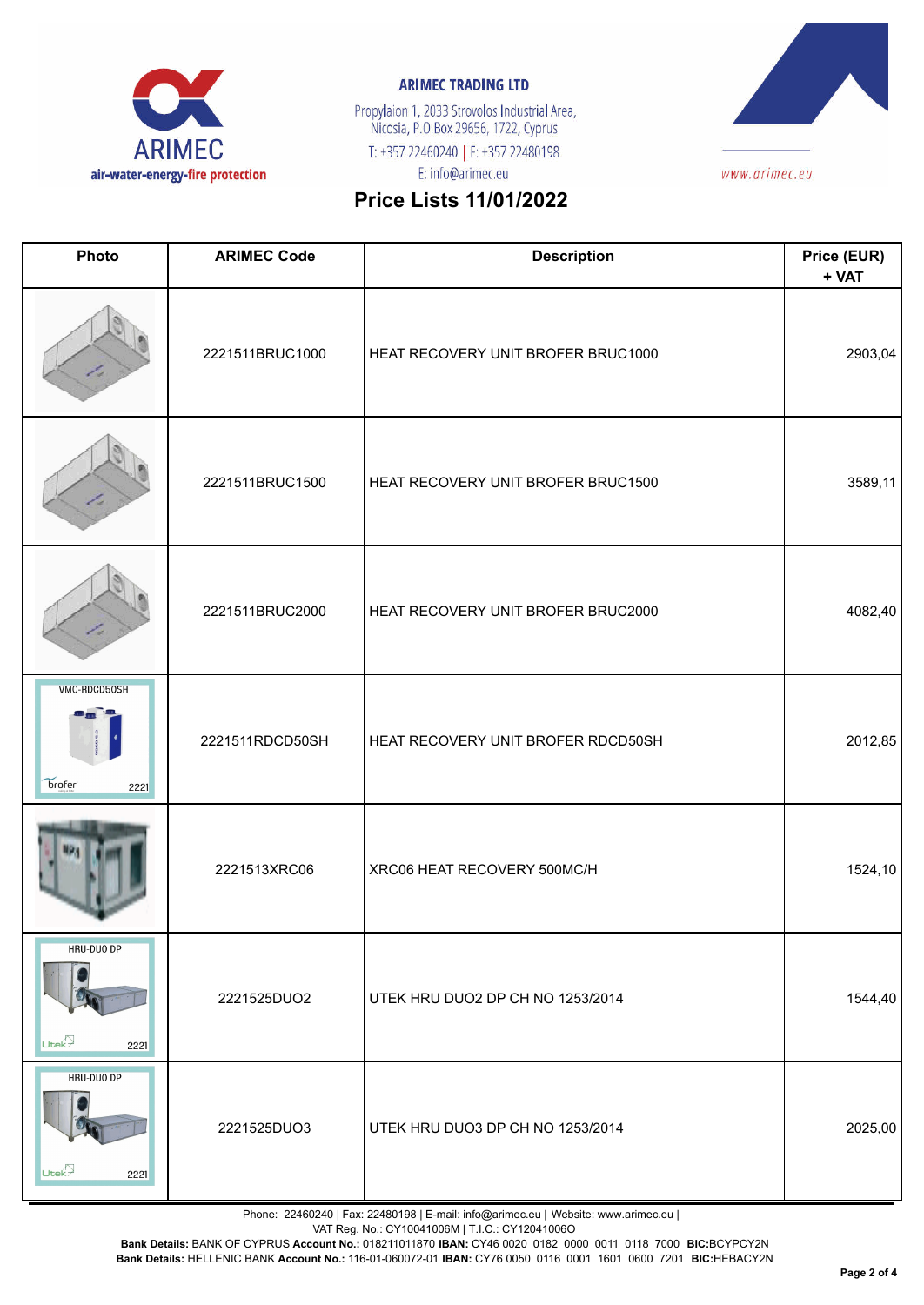

Propylaion 1, 2033 Strovolos Industrial Area,<br>Nicosia, P.O.Box 29656, 1722, Cyprus T: +357 22460240 | F: +357 22480198 E: info@arimec.eu



## **Price Lists 11/01/2022**

| Photo                                   | <b>ARIMEC Code</b> | <b>Description</b>                                 | Price (EUR)<br>+ VAT |
|-----------------------------------------|--------------------|----------------------------------------------------|----------------------|
| HRU-DUO DP<br>Utek <sup>2</sup><br>2221 | 2221525DUO4        | UTEK HRU DUO4 DP CH NO 1253/2014                   | 2926,80              |
| łн                                      | 22315114BRF        | 4 BUTTON COMMAND DEVICE FOR HRU 4BRF               | 82,78                |
|                                         | 2231511R3V         | SPEED CONTROL BROFER R3V FOR HRU                   | 45,36                |
|                                         | 2231513XRCRVC4P    | MP3 XRC CONTROL XRC-RVC4P                          | 48,76                |
|                                         | 2231513XRCRVM03A   | SPEED TRANSFORMER 3A 230 50HZ                      | 89,45                |
|                                         | 2231513XSRM04E     | WALL-MP3 MOUNTED SPEED REGULAT.XSR-M04E 1<br>PHASE | 62,46                |
|                                         | 2231525CV3         | UTEK CONTROLLER 3 SPEED CV3                        | 48,60                |

Phone: 22460240 | Fax: 22480198 | E-mail: info@arimec.eu | Website: www.arimec.eu |

VAT Reg. No.: CY10041006M | T.I.C.: CY12041006O

**Bank Details:** BANK OF CYPRUS **Account No.:** 018211011870 **IBAN:** CY46 0020 0182 0000 0011 0118 7000 **BIC:**BCYPCY2N

**Bank Details:** HELLENIC BANK **Account No.:** 116-01-060072-01 **IBAN:** CY76 0050 0116 0001 1601 0600 7201 **BIC:**HEBACY2N